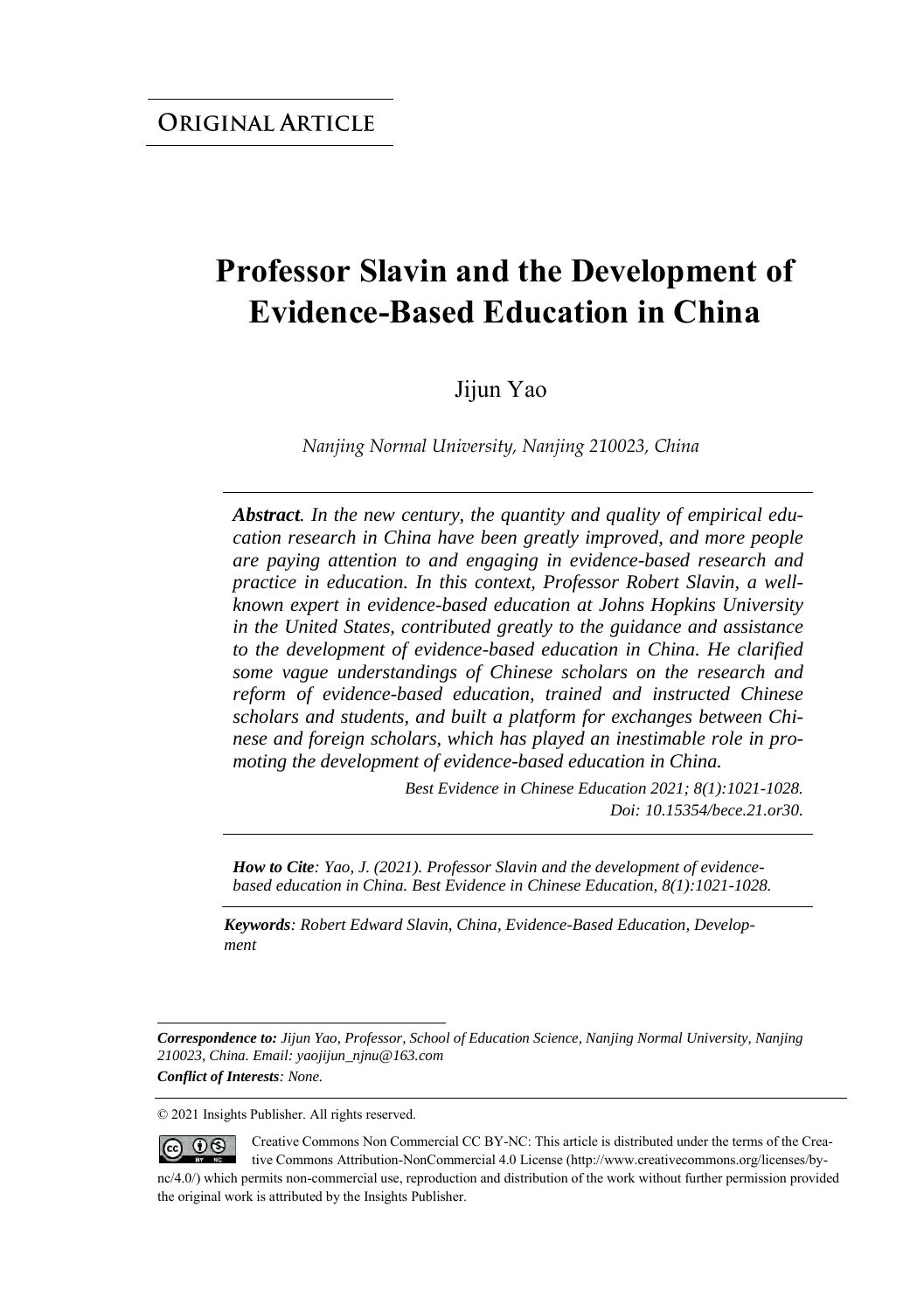## **The** *Status Quo* **of the Development of Evidence-Based Education in China**

OR a long time, education research in China has focused on qualitative research, especially speculative research. This situation leads to a single academic research paradigm, insufficient scientific characteristics, and disconnection be-OR a long time, education research in China has focused on qualitative research, especially speculative research. This situation leads to a single academic research paradigm, insufficient scientific characteristics, and di mainly based on experience rather than scientific evidence, which make decisionmaking and practice often biased. It is difficult for principals and teachers to get the guidance of policies and research based on scientific evidence to effectively improve the efficiency of management and teaching.

Since the beginning of the new century, this situation has been greatly improved. On the one hand, educational decision-making departments have paid more and more attention to the role of scientific research in the process of educational reform and development, and vigorously promoted educational scientific research from the system and management level. In October 2019, the Ministry of Education of China promulgated the "*Opinions of the Ministry of Education on Strengthening Educational Scientific Research in the New Era*" (The Policy and Regulations Department, the Ministry of Education, China, [2019] No. 16). It is required to further innovate the scientific research paradigms and methods, with particular emphasis on the requirement of "strengthening empirical research, insisting on facts and evidence as the basis, and continuously tracking major issues, focusing on long-term and systematic research". This reflects a strong sense of evidence at the national level. On the other hand, in terms of the transformation of China's education research, it has become a consensus in China's education field to vigorously strengthen empirical research in recent years. In 2015, East China Normal University held the first *National Education Empirical Research Forum*, which has been held for six consecutive sessions so far. The forum has grown from the initial participation of more than 600 people to the participation of dozens of journals and universities today; it is a grand event for China's education empirical research with thousands of offline participants and more than 100,000 online participants. It has greatly promoted the development of empirical research on education in China. As a landmark event, on January 14, 2017, deans of education faculty (department) of 14 universities in China including East China Normal University, the chief editors of 32 educational research journals, the leaders of the National Educational Science Planning Office, and the Education Research Center of the People's Daily issued the "*East China Normal University Action Declaration to Strengthen Empirical Research in Education and Promote the Transformation of Research Paradigm*" in Shanghai. The release of this "*Declaration of Action*" indicated that vigorously promoting empirical research in education has become a consensus and unified action in the entire Chinese education field.

In this context, the empirical research in Chinese education research in recent years has shown a greater degree of improvement in both quantity and quality. The con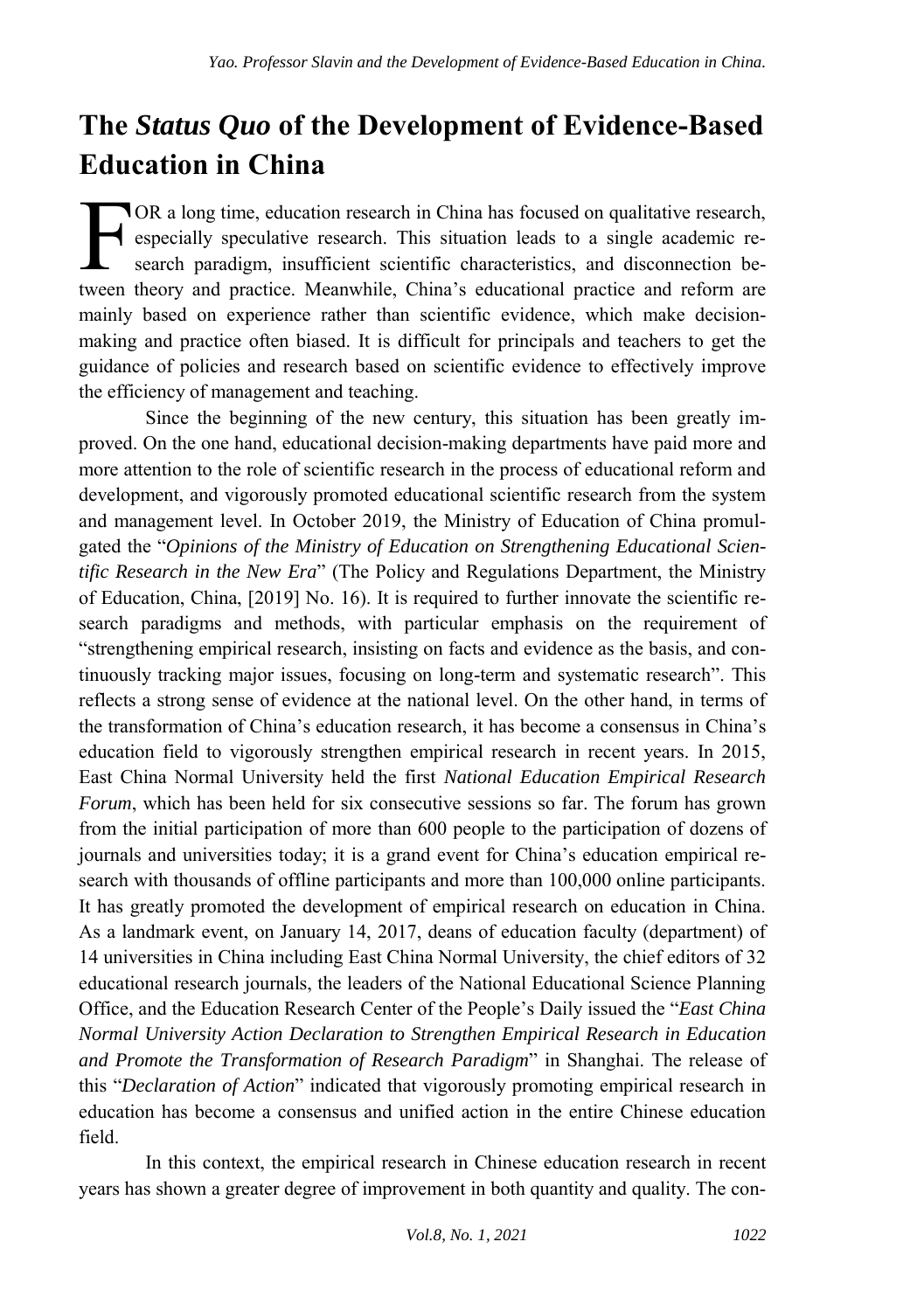tinuous emergence of high-quality educational scientific research results has played a more significant role in promoting educational reform and development. But it goes without saying that the foundation of China's education research is relatively weak, and there is still room for improvement. Studies have found that on the basis of comparing the top domestic and abroad educational journals, although the proportion of empirical research results on education in China was on the rise, the proportion was still relatively low. The methods used by them still focused on statistical description, the application of cutting-edge analysis methods was less, and the overall research level was not high (Zhu & Ma, 2020).

In the past two decades, the development of evidence-based education research and reform has been the most exciting thing in the education field in European and American countries. Such progress has also attracted the attention of Chinese researchers and policy makers. In recent years, Chinese researchers have noticed the development of evidence-based education in the West, but most of them were concentrated in the field of comparative education. They mainly focused on the tracking and introduction of western research trends, and research and practical exploration based on local evidence-based education were still lacking (Deng et al., 2019; Li & Cheng, 2019). In this process, no matter in terms of theoretical research, method application or practical exploration, the development of domestic evidence-based education in China has many areas that need to be clarified and improved. This situation has changed slightly in recent years, but as a whole, the development of evidence-based education in China still has a long way to go.

# **The Impact of Professor Slavin's Team on the Development of Evidence-Based Education in China**

As a leading researcher in the research and reform of evidence-based education, Professor Slavin has made outstanding contributions to its development. In 2018, Professor Slavin and his wife, Professor Madden Nancy, were invited by the School of Educational Science of Nanjing Normal University, accompanied by Professor Alan Cheung of the School of Education of the Chinese University of Hong Kong, to visit mainland China for the first time. Since then, Professor Slavin has paid great attention to the development of evidence-based education in China. He has repeatedly participated in related academic activities organized by universities in mainland China and did his best to help Chinese universities and scholars carry out related research. He has made indelible contributions to accelerating the development of evidence-based education in China.

# *He Clarified Some Vague Understandings of Chinese Scholars about Evidence-Based Education*

Although there have been some preliminary explorations, the research and practice of evidence-based education is still a new thing for researchers in mainland China, and their understanding of it is still vague or even inaccurate. In response to this, professor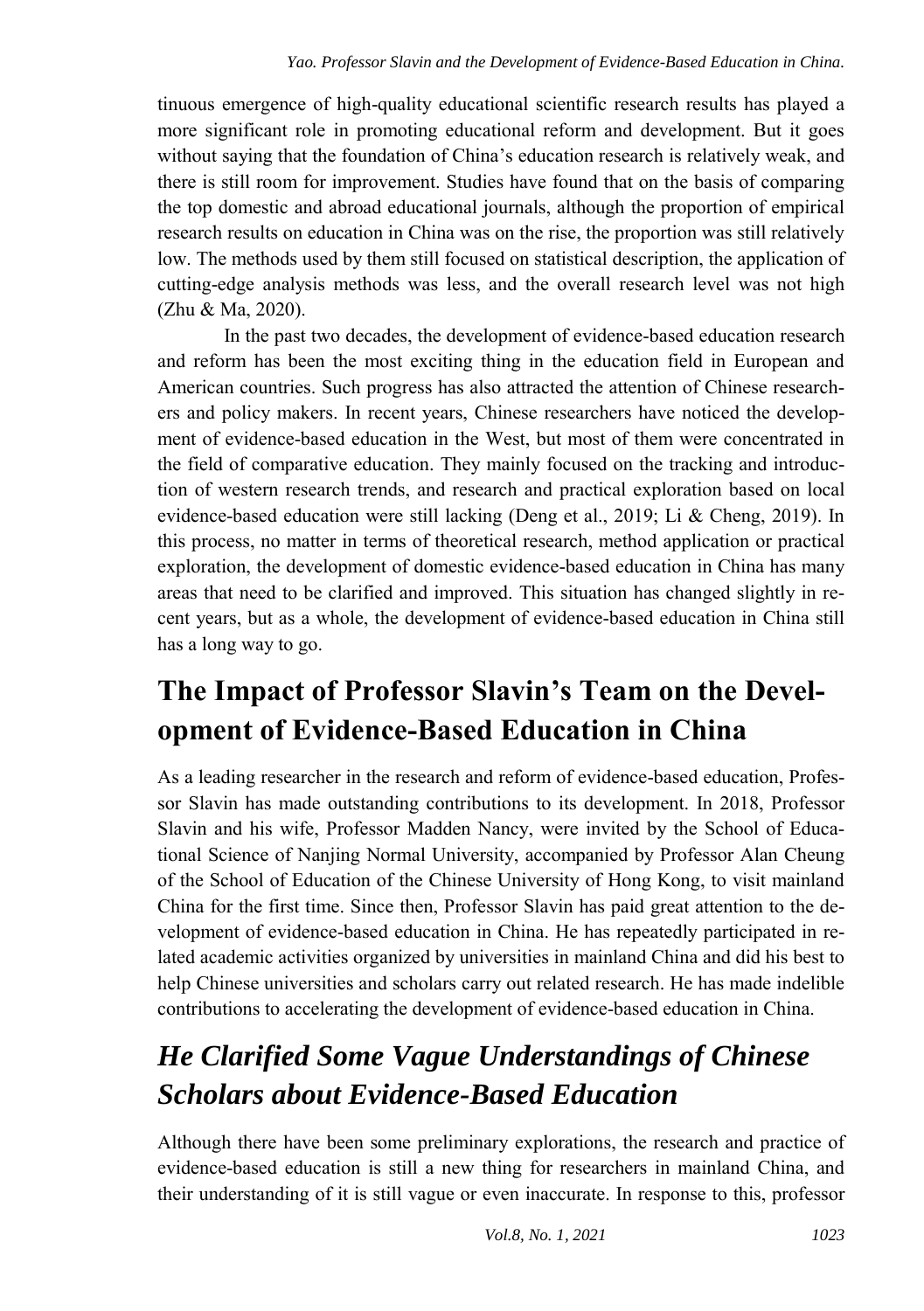Slavin accepted the invitation of Science Insight Education Frontiers to specially write an article in response to the questions and criticisms on the reform of evidence-based education from the Chinese scholars. In this paper, Professor Slavin responded to the following questions at length: Does evidence-based research rely too much on experimental research to narrow education research? Why can't high-quality qualitative research, case studies, and experience become "evidence" in evidence-based research? How should evidence-based research be promoted in developing countries? etc. He believed that in developing countries like China, exploring rigorous and valuable evidence is an effective way to efficiently promote educational research, practice, and reform. In this process, it is equally critical to vigorously promote local evidence-based research and learn from foreign experience (Slavin & Cheung, 2019). In 2020, invited by the journal East China Normal University Education Review, Professor Slavin published a paper entitled "How could evidence-based reform advance education?" in the journal, in which he once again discussed the importance of evidence-based reforms to the development of pedagogy (Slavin et al., 2021). These discussions clarified the vague understanding of some key issues of evidence-based research in education in mainland China, and further pointed out the direction of related research while deepening the relevant understanding.

### *He Made More Mainland Researchers Pay Attention to the Development of Evidence-Based Education*

In recent years, Professor Slavin has come to China to participate in academic conferences and lectures. In 2018, Professor Slavin and his wife were invited by the School of Educational Science of Nanjing Normal University to visit Chinese university for the first time. During the period, they gave a number of lectures to teachers and students of Nanjing Normal University, and systematically introduced the latest development of evidence-based education reform in European and the USA. In 2019, Professor Slavin and his wife visited China again. Together with experts from all over the world, they participated in the "*International Forum on Ideas and Actions in Pursuing Educational Excellence*" hosted by Nanjing Normal University and gave keynote speeches. They discussed with Chinese evidence-based researchers on ways and paths to promote evidence-based reforms in education. Following this, Professor Slavin went to Shanghai to participate in the "*Fifth National Educational Empirical Research Forum*" hosted by East China Normal University. The keynote speeches made by Professor Slavin and his entourage at these conferences further expanded the influence of evidence-based research among Chinese researchers. It has effectively promoted more researchers and practitioners to pay attention to and participate in the research and practice of evidencebased education.

# *He Guided and Helped Chinese Researchers Grow*

Professor Slavin was very concerned about the talent training and professional construction of evidence-based education. In addition to providing up-to-date information for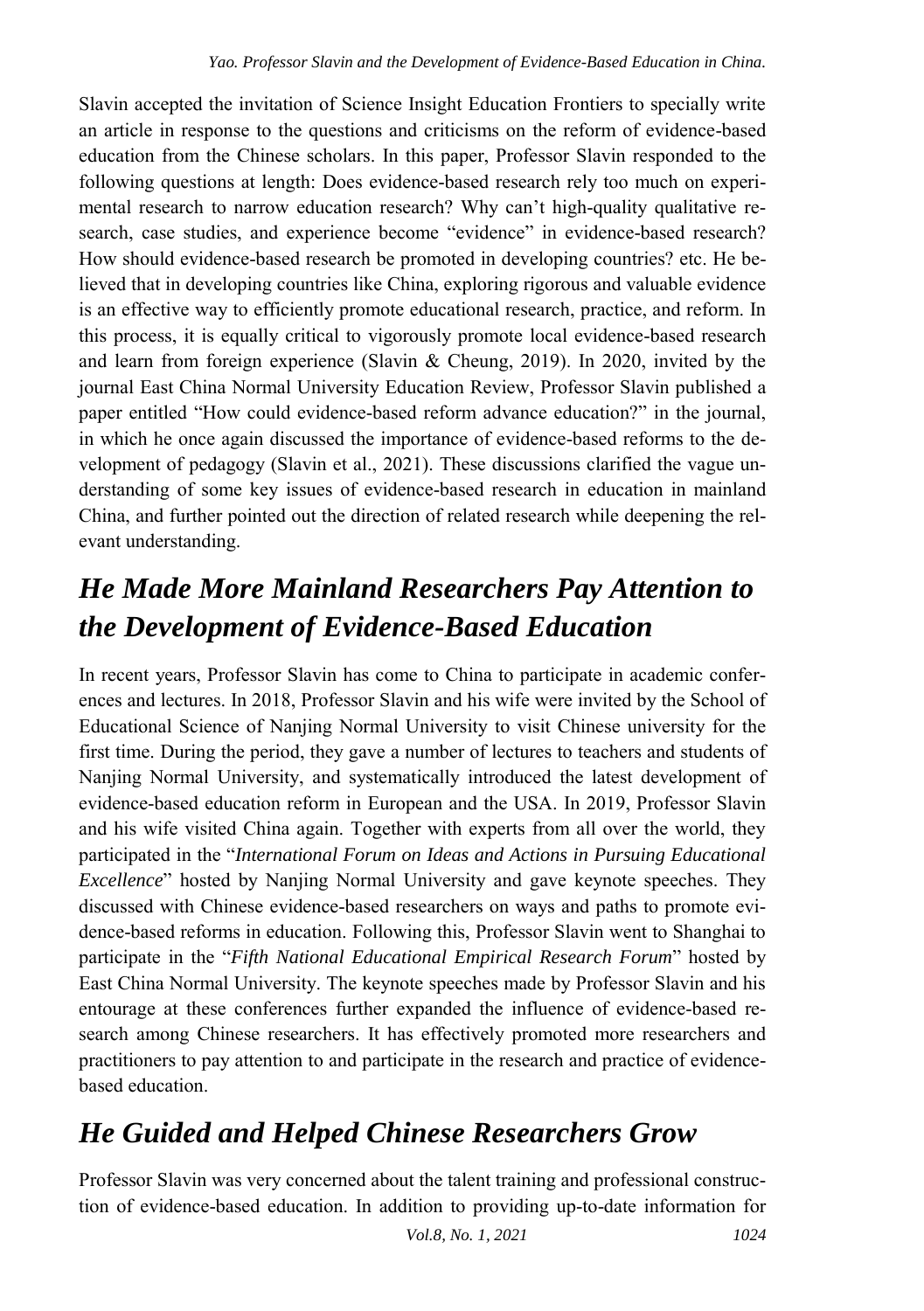researchers, he also led his team to contributed to the development of evidence-based education in China. During his two visits to China, Professor Slavin gladly accepted the invitation of Nanjing Normal University and was successively appointed as a foreign consultant expert of the School of Educational Science of Nanjing Normal University and the "Hongguo Chair Professor" of Nanjing Normal University. In addition, the Center for Research and Reform in Education of Johns Hopkins University led by Professor Slavin has also received visiting students from China many times. Under the guidance of Professor Slavin's team, these students have been greatly improved in their research vision and abilities. It has laid a solid foundation for the sustainable development of China's Evidence-based Education at a higher level in the future.

## *He Actively Promoted the Research Results of Evidence-Based Education in China*

During his first visit to the mainland China, Professor Slavin signed a cooperation agreement with the School of Educational Science of Nanjing Normal University to cofound the "*Best Evidence in Brief (BEiB)*" project in the mainland. The *BEiB* project is a global evidence-based research and reform public welfare project led by Professor Slavin and participated by several universities and research institutions. It compiles the most cutting-edge, most effective, and most interesting evidence-based research results, so that researchers and first-line practitioners can obtain timely first-hand information, thereby promoting the development of evidence-based education. After intense preparations, the *BEiB* project in mainland China was launched in November 2018. Professor Slavin also introduced and shared the website link on his blog. This project has not only received extensive attention from domestic education colleagues in China, but has also become an important window for international evidence-based education researchers to understand the research dynamics in China. So far, *BEiE* in mainland China has nearly 10,000 subscriptions and is read hundreds of times every day, and its influence is gradually expanding.

On this basis, in order to further expand the influence of Evidence-based education research in China, after discussion with Professor Slavin, the Chinese *BEiE* project team decided to launch an academic journal dedicated to the achievements of evidence-based education in China. In 2019, *Best Evidence in Chinese Education (BECE)* was officially launched, and Professor Slavin personally served as the chairman of the editorial board. During the development of the journal, Professor Slavin has given strong professional support. In 2020, with the global spread of Covid-19 pandemic, how to maintain the operation of the education system under the premise of pandemic prevention and control has become a key issue for global educators. In this context, Professor Slavin was invited by the journal *BECE* to publish a COVID-19 themed paper. Together with scholars from many other countries, they discussed the international antipandemic experience in education. Once this group of papers was published, it attracted widespread attention and the journal's influence increased rapidly. So far, *BECE* has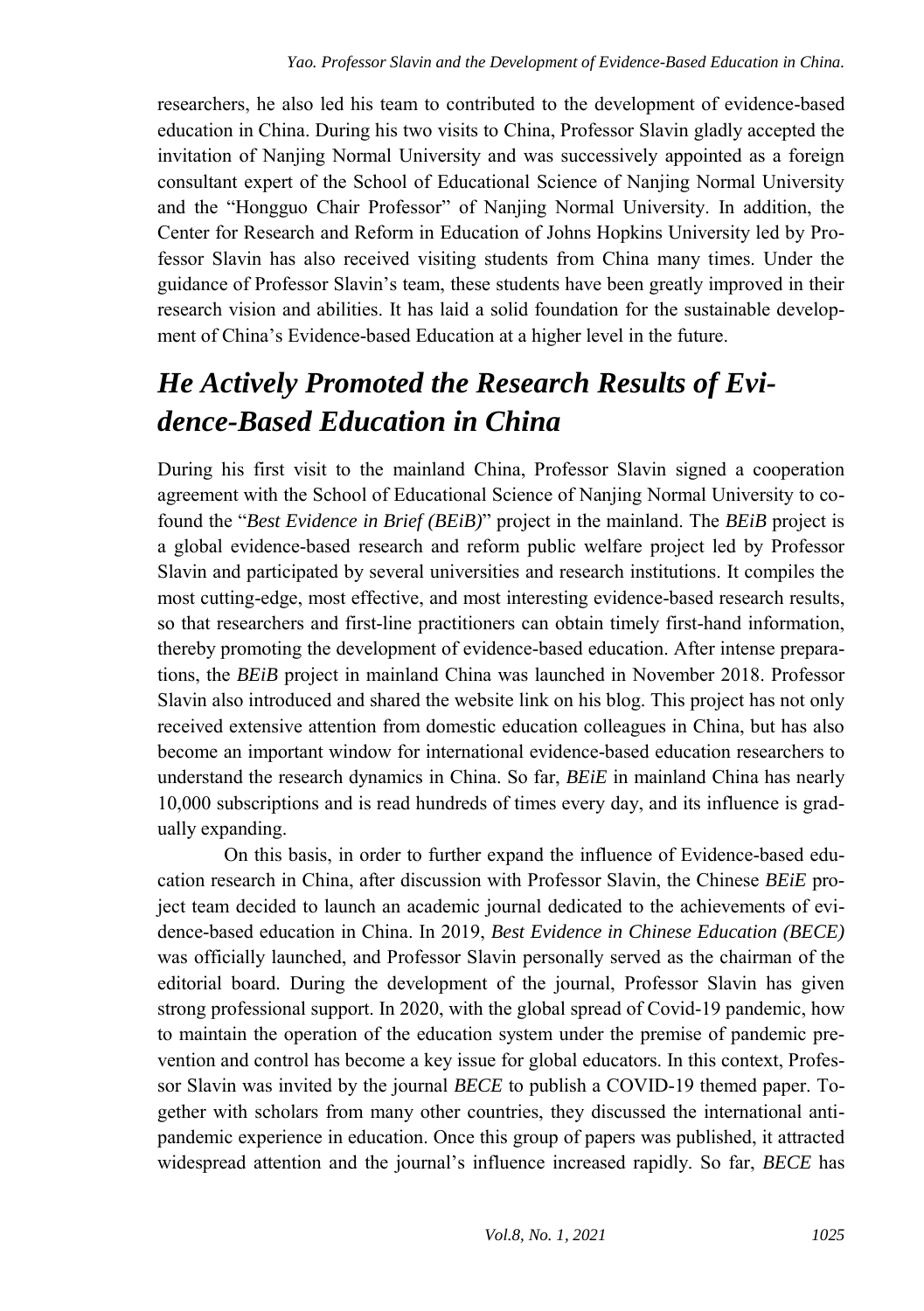been abstracted or indexed in more than ten important databases including EBSCO, ERIC, SSRN, etc., showing a good momentum of development.

#### **Professor Slavin's Prospects for the Development of Evidence-Based Education in China**

Professor Slavin has expressed his expectations for the future development of evidencebased education in China on many occasions. During his first visit to China, Professor Slavin expressed his view in the lecture exchange session that China, as a big country different from the West, has different national conditions and educational conditions from the West. However, in terms of evidence-based reform, both East and West should be consistent in promoting education reform through the acquisition of scientific evidence. In this regard, China, as the most populous country, has its own advantages, and its development prospects for Evidence-based Education are promising.

Professor Slavin has also expressed his views on how to accelerate the development of evidence-based education in China. In 2019, during Professor Slavin's participation in the conference in Nanjing, a participant ever asked him as: China's current evidence-based education research foundation is still relatively weak, and many decision makers have not formed the consciousness of making decisions based on evidence. Therefore, in this situation, how should we overcome difficulties and advance the development of Evidence-based Education research and practice? Professor Slavin's response to this issue was that even in Europe and the United States, evidence-based education reform would be questioned and criticized, which was normal. For a country like China, it is in the initial stage of evidence-based education, the first task was to start it first. In the initial stage, it might be difficult for researchers to obtain excellent and sufficient experimental research conditions. In this case, even doing some research that reduced the rigorous requirements was better than doing nothing. Researchers should work closely with front-line teachers and decision makers to make evidence serve the reform and practice of education. In this process, try to gradually improve the quality of research and people's sense of identification with evidence-based reforms, and subsequently and gradually the research and reforms would be easier to carry out. Such a deep and pragmatic insight is not only a suggestion for the research and practice of evidence-based education in China, but also a great encouragement to researchers and practitioners who are interested in it.

Professor Slavin hoped that China's evidence-based education research and reform can run its own way. When the author accompanied Professor Slavin and his wife in 2018, I once proposed an idea to use the resources of "Success for All (SFA)" and apply its implementation model to carry out related work in China. Professor Slavin did not approve of this. In addition to SFA's resources are not suitable for China, he believed that China has its own unique national and education conditions, and therefore also has its own problems that need to be solved. He even advocated that Chinese researchers should use evidence-based reform ideas and methods to solve China's own problems based on the experience of other countries. Such a view is obviously very en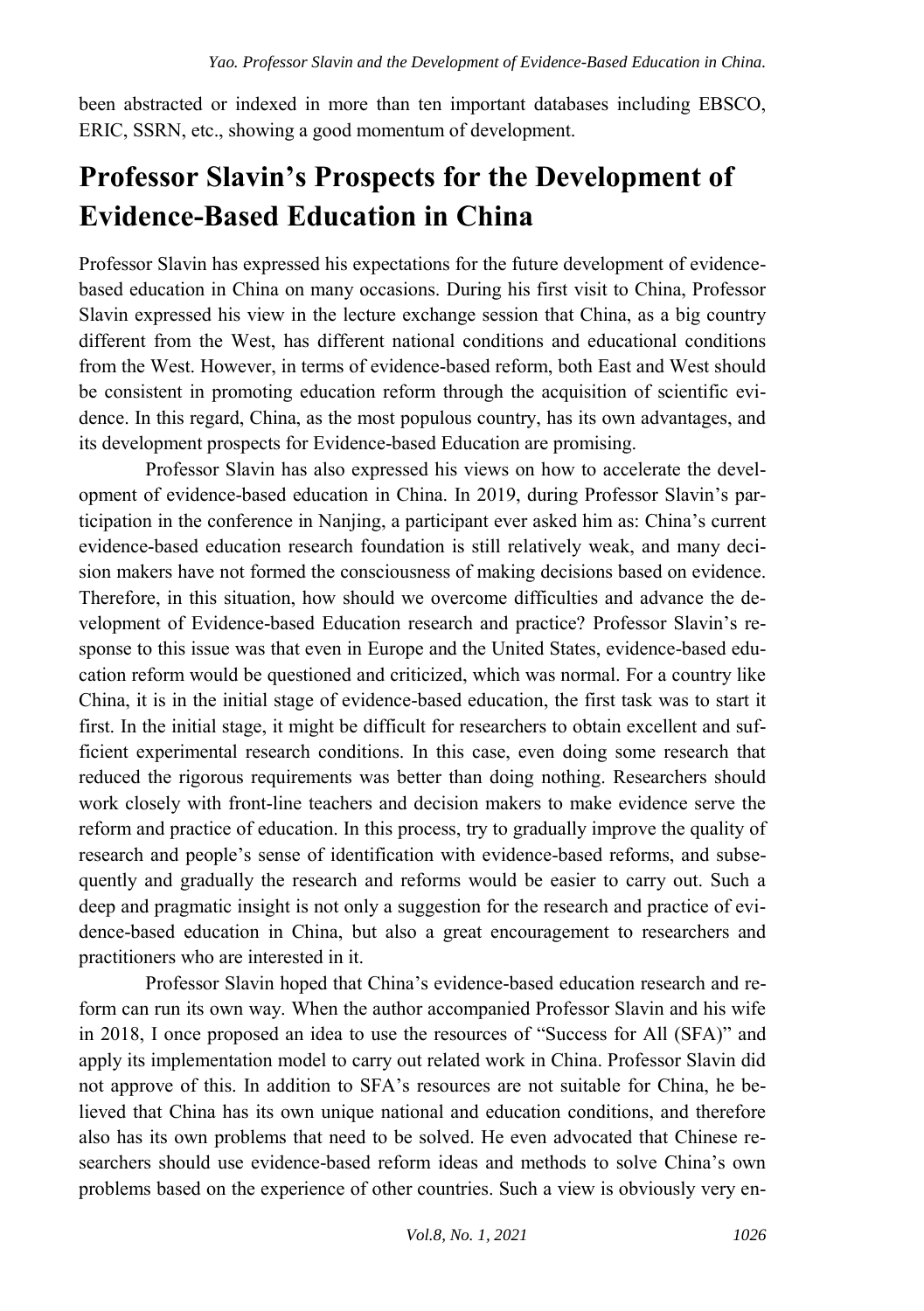lightening and should be the development direction of evidence-based education in China.

Professor Slavin has always paid close attention to the development of Evidence-based Education in China. In recent years, the progress of China's evidencebased research in education and reform has also made him very pleased. Due to the pandemic, many planned exchange activities have been suspended, but we have been planning to invite him to visit China again to answer questions and guide Chinese scholars again. Professor Slavin also said in his last letter to the author that he hoped to work with me again after the pandemic was over. But what I never expected was that this had become a wish that Professor Slavin could never realize. On April 25, 2021, Professor Slavin left us forever. When the news came, many scholars in the Chinese education field who were familiar with him were quite grieving. Even if Professor Slavin has passed away, we believe that the tree of evidence-based education in China will continue to take root and sprout until it flourishes. This is perhaps what Professor Slavin would like to see most.

I would like to deeply in memory of Professor Slavin with this article!

#### **References**

- Deng, M., Zhang, Y., & Fan, W. (2019). The development context, application and main experience of Evidence-based Education in the United States. *International and Comparative Education*, 41(4):91-97. [Chinese] [https://www.cnki.com.cn/Article/CJFD](https://www.cnki.com.cn/Article/CJFDTotal-BJJY201904012.htm) [Total-BJJY201904012.htm](https://www.cnki.com.cn/Article/CJFDTotal-BJJY201904012.htm)
- East China Normal University News Center. (2017, January 16), Strengthening educational empirical research. East China Normal University Action Declaration issued. [Chinese] Retrieved May 11, 2021, from [https://news.ecnu.edu.cn/58/98/c1833a8](https://news.ecnu.edu.cn/58/98/c1833a88216/page.htm)

[8216/page.htm](https://news.ecnu.edu.cn/58/98/c1833a88216/page.htm) 

Li, H., & Cheng, J. (2019). Evidence-based school reform: Exploration of the path

of basic education reform in the United States. *Educational Research*, 40(10):62-73. [Chinese] [https://www.cnki.com.cn/Article/CJFD](https://www.cnki.com.cn/Article/CJFDTotal-JYYJ201910011.htm) [Total-JYYJ201910011.htm](https://www.cnki.com.cn/Article/CJFDTotal-JYYJ201910011.htm) 

- Ministry of Education of China. (2019), Opinions of the Ministry of Education on strengthening educational scientific research in the new era. The Policy and Regulations Department, the Ministry of Education, China, [2019] No. 16, [Chinese] Retrieved May 10, 2021, from [http://www.moe.gov.cn/srcsite/A02/s70](http://www.moe.gov.cn/srcsite/A02/s7049/201911%20/t20191107_407332.html) [49/201911 /t20191107\\_407332.html](http://www.moe.gov.cn/srcsite/A02/s7049/201911%20/t20191107_407332.html)
- Slavin, R.E., & Cheung, A.C.K. (2019), Evidence-based reform in education: Responses to critics. *Science Insight*